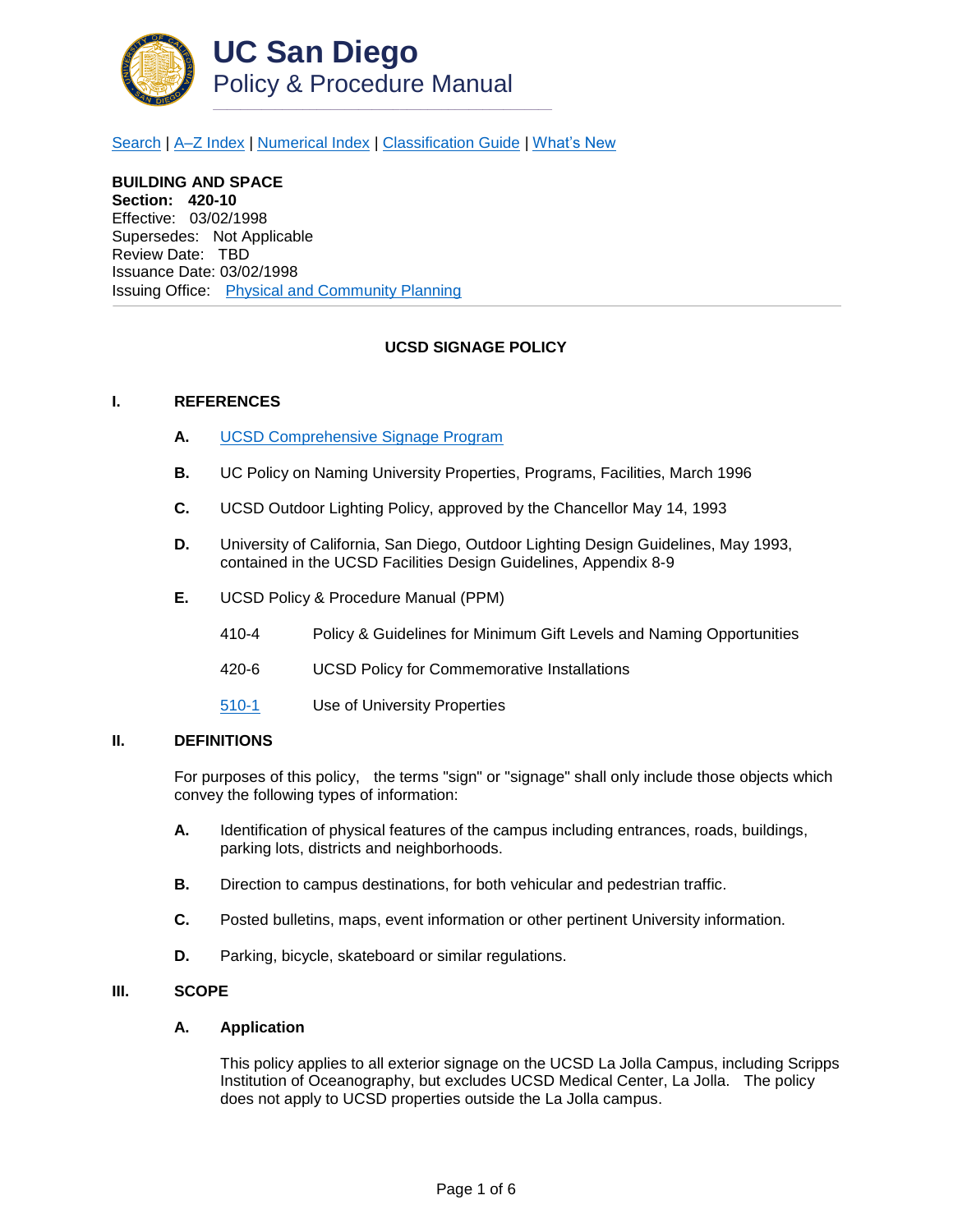# **B. Exemptions**

Vehicular traffic regulatory signs, existing permanent building signage including monument signs, and all interior signs are exempt from this policy.

### **C. Building Names**

This policy does not apply to the selection of building names, including names honoring major donors.

## **IV. POLICY**

It is intended that application of this policy will result in greater effectiveness and design continuity of campus signage.

All UCSD signage should be of the minimum necessary quantity and size to effectively serve its intended purpose.

Implementation of signage consistent with the UCSD Comprehensive Signage Program will occur incrementally over time. It is understood that existing signage will continue to be used for an interim period. However, non-conforming signage, with the exception of existing building monument signs, should be replaced as funding sources become available.

The posting of handbills on campus signage, other than on kiosks designed for this purpose, is prohibited. (See PPM [510-1, Section XII, Distribution, Posting and Exhibiting of](http://adminrecords.ucsd.edu/ppm/docs/510-1.9.HTML)  [Non-Commercial Literature.](http://adminrecords.ucsd.edu/ppm/docs/510-1.9.HTML))

The Comprehensive Signage Program provides specific designs for the majority of campus signs including: campus entry monuments; vehicular and pedestrian directional signs; campus orientation maps; neighborhood identification markers; kiosks for posting of handbills; parking lot identification signs and campus shuttle stop signs. These signs shall be designed in conformance with the Comprehensive Signage Program.

Other campus signs are subject to the Comprehensive Signage Program signage guidelines. These signs include but are not limited to: building identification signs; parking, bicycle, skateboard and similar regulatory signs conveying either text or pictogram images; and off-campus signage on City streets and within the CALTRANS right-of-way.

In addition, the following provisions apply to specific sign types:

# **A. Retail Commercial Signage**

Retail commercial signage may only be located within the discrete open space areas of the buildings where retail commercial transactions occur, including Price Center, the Student Center, housing/dining facilities, sports facilities or other future facilities that routinely host public assembly events. Other than signage on authorized mobile vendor carts, commercial signage is not allowed on Library Walk, Warren Mall or other major campus pathways, although signage within the discrete areas of buildings may be visible from these pathways. In locations where the discrete open space area is visible from an off-campus roadway, commercial signage may not orient toward the off-campus roadway. It is understood that the design of retail commercial signage will be diverse and lively. However, commercial signage should be of the minimum necessary quantity and size to adequately identify the retail commercial activity.

# **B. Event Venue Marquees**

One event related advertising marquee is allowed at RIMAC, Main Gym, Canyonview, Price Center, Student Center, Mandell Weiss Center, Birch Aquarium, Mandeville Center, and Housing and Dining commons areas. Marquees may not orient toward any off-campus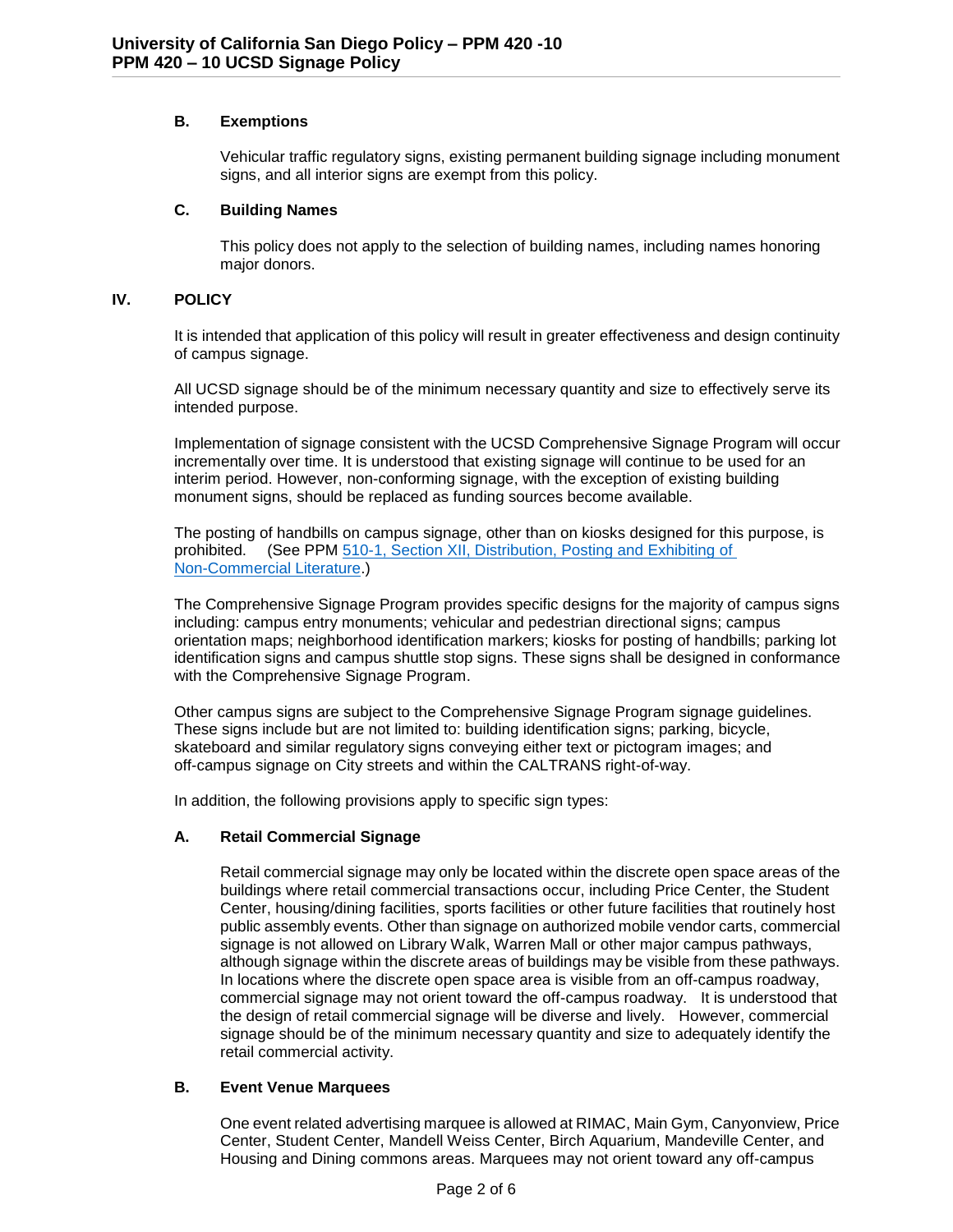roadway; however, the future Birch Aquarium sign to be located on North Torrey Pines Road may include an event panel, as illustrated in the Comprehensive Signage Program, until the upper mesa areas of Scripps Institution of Oceanography are developed. Marquees should be of appropriate scale, colors, materials and where applicable, lighting.

## **C. Event Venue Banners**

Temporary event-related banners, and permanent banners identifying the event venue, may also be placed within the discrete areas of event venues. Banners should be of appropriate number, scale, colors and materials. Temporary event-related banners up to 30" x 94" in size may also be mounted to lighting standards on the road approaches from the applicable campus entrance to the event venue.

# **D. Commercial/Corporate Sponsorship**

The name and/or logo of commercial or corporate sponsors may appear on event signage allowed under B. and C. above, provided the signage is located within the discrete area of the applicable facility, and is not visible from an off-campus roadway. The display of commercial or corporate logos on event signage shall be limited to the duration of the associated event.

# **E. Event Information Kiosks**

Campus units sponsoring regular events may also place permanent event information kiosks, consistent with the kiosk design illustrated in the Comprehensive Signage Program, within their discrete area. If approved by the Campus/Community Planning Committee (C/CPC), remote event information kiosks may also be located outside the event venue's discrete area. Kiosk space may be shared by more than one campus unit. Whenever possible, these kiosks should be clustered with other kiosks, as illustrated in the Comprehensive Signage Program.

# **F. Street Name Signs on UCSD Property**

The existing design standard for street name signs is intended to remain in use on the upper campus. Future street signs of this type should match the existing standard. At SIO, however, a new design is proposed for street name signs, as illustrated in the Comprehensive Signage Program.

# **G. Street Name Signs within the City Right of Way**

Where the City's standard design includes space for a logo or seal, this policy encourages use of the UCSD logo.

# **V. PROCEDURES FOR DESIGN, CONTENT AND LOCATION APPROVAL**

### **A. Signage Associated with New Buildings**

Signage for new buildings and major building remodels is subject to the signage guidelines contained in the Comprehensive Signage Program. These signs shall be approved by

Facilities Design & Construction (FD&C) as a part of the building project approval process, following consultation with Physical Planning to ensure conformance to the Comprehensive Signage Program guidelines. Donor signage proposed in conjunction with new buildings is subject to the provisions contained in F. below.

### **B. Temporary Event Signage**

The approval and monitoring of all temporary event signage shall be under the purview of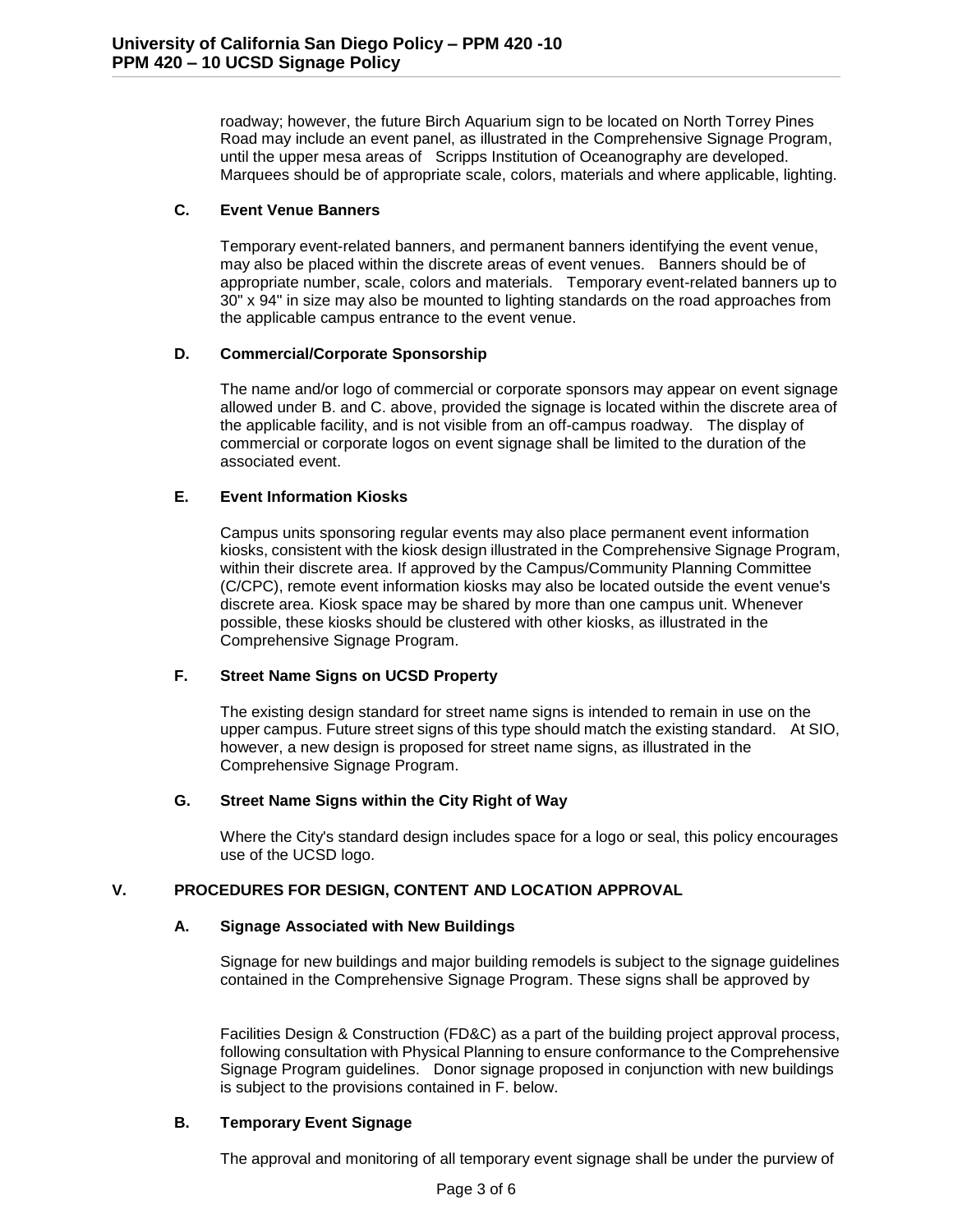Auxiliary & Plant Services (AP&S) which may delegate its authorities to individual campus units at its discretion. Requests shall be submitted on the computer-based electronic form designed for this purpose (http://aps-workrequest.ucsd.edu). AP&S shall review and approve expiration dates for all temporary signage, which shall be printed on the signage. AP&S shall be authorized to remove any signage remaining beyond the expiration date.

Whenever practical, temporary sign panels shall be inserted in slots designed to receive such panels, which will be located along the top edge of vehicular directional signs, as specified in the Comprehensive Signage Program. Where coordination of multiple temporary sign requests makes this approach infeasible or impractical, temporary signs may be displayed on standardized panels as illustrated in the Comprehensive Signage Program. All temporary signs must be approved by the applicable campus unit or venue responsible for the area in which the sign is to be placed.

### **C. Remote Event Information Kiosks**

Event information kiosks to be located outside the event venue's discrete area shall be submitted to Physical Planning, and must be approved by C/CPC. The approval and monitoring of handbill information on these signs shall be the responsibility of the sponsoring campus unit.

# **D. Orientation Maps**

The design of maps which are integral to signs illustrated in the Comprehensive Signage Program, including vehicular orientation maps and pedestrian orientation maps, shall be coordinated between Physical Planning and University Communications.

An advisory Signage Work Group (Work Group) conducts the initial review of all UCSD signage requests, with the exception of signage associated with new buildings, temporary event signage, remote event information kiosks and orientation maps, described above. The Work Group shall convene informally on an as needed basis to review applications. The Work Group shall ensure that the design, content, and placement of campus signage is consistent with the Comprehensive Signage Program and with this policy.

The Work Group shall include one member each assigned by: the Assistant Vice Chancellor, Auxiliary and Plant Services; the Assistant Vice Chancellor, Campus Planning; the Assistant Vice Chancellor, Facilities Design and Construction; and the Associate Vice Chancellor, Student Affairs.

For the review of signage to be located within the Scripps Institution of Oceanography (SIO) or the School of Medicine (SOM) campuses, the Work Group shall be supplemented by a member representing the applicable campus. The SIO representative shall be assigned by the SIO Deputy Director, Administrative Affairs. The SOM representative shall be assigned by the Associate Dean, Program and Policy Analysis.

For the review of the design and placement of signage identifying major donors on existing buildings, the Work Group shall be supplemented by a member representing Development and University Relations. The Development & University Relations representative shall be assigned by the Assistant Vice Chancellor, Development.

# **E. Signage Associated with Existing Buildings**

1. Signage Requests

All requests for signage on existing buildings (other than donor signage) shall be submitted to the Assistant Vice Chancellor, Auxiliary & Plant Services, using the computer-based electronic form designed for this purpose

(http://aps-workrequest.ucsd.edu). Requests shall include a complete description of the proposed signage (quantities, sizes, materials, lighting, etc.), message content,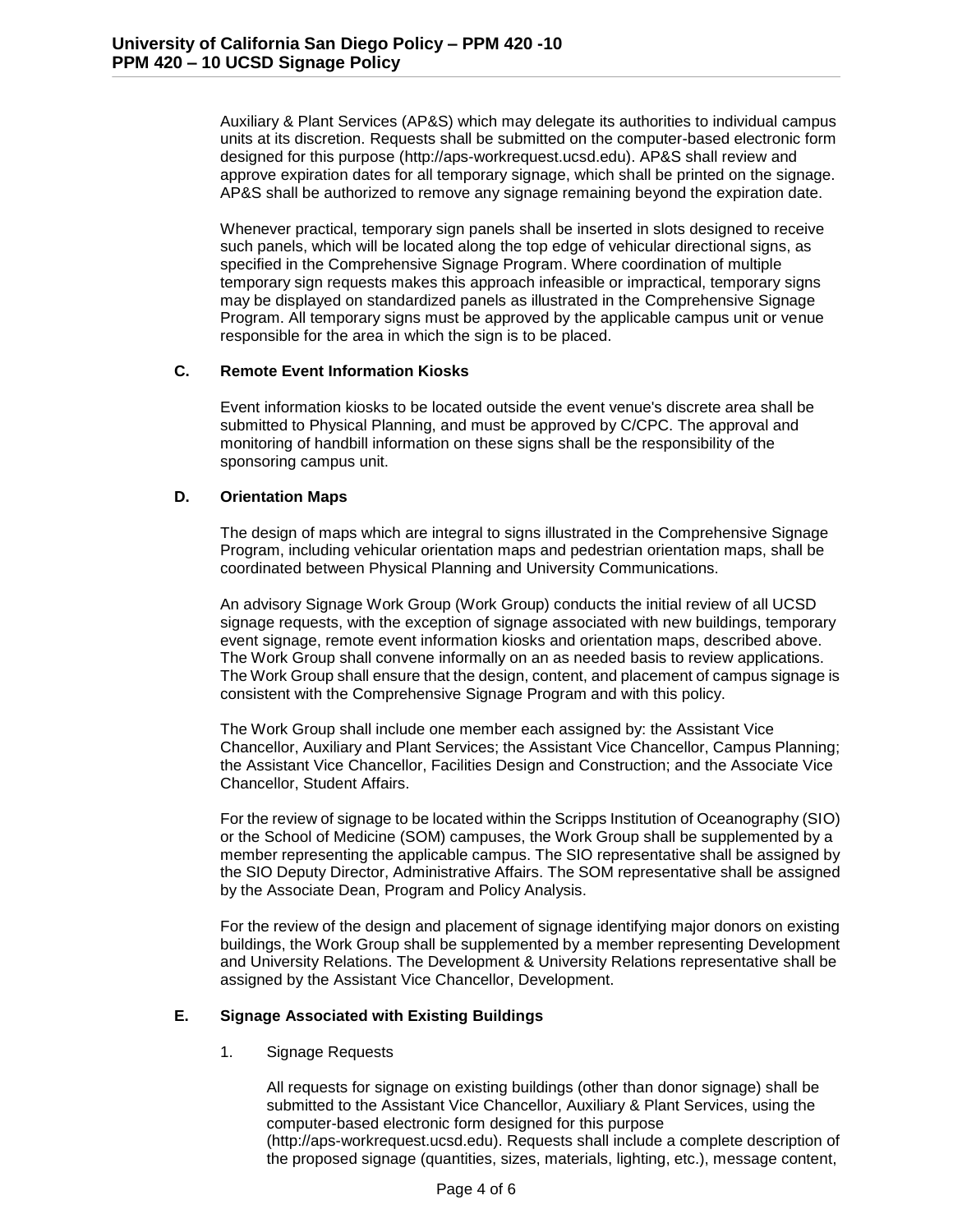and placement. Written justification may be provided to explain the need for the signage. Donor signage proposed in conjunction with existing buildings is subject to the provisions contained in F. below.

2. Work Group Review and Recommendation

Work Group meetings shall be scheduled as soon as feasible following receipt of a signage request. Applicants may attend the Work Group sessions. The Work Group may: 1) recommend approval based on conformity to the CSP; 2) request appropriate modifications to achieve CSP conformity; or 3) determine to reconsider the request after further consultation with other campus administrators.

### 3. Approvals

Recommendations regarding signage on existing buildings shall be forwarded by the Work Group member representing Auxiliary & Plant Services to the Assistant Vice Chancellor, Auxiliary & Plant Services, who shall have final approval authority.

## **F. Donor Signage**

1. Signage Requests

All requests for signage identifying major donors on new or existing buildings shall be submitted to the Assistant Vice Chancellor, Facilities Design & Construction. Requests shall include a complete description of the proposed signage (quantities, sizes, materials, lighting, etc.), message content, and placement. Written justification may be provided to explain the need for the signage.

2. Work Group Review and Recommendation

At the discretion of the Assistant Vice Chancellor, Facilities Design & Construction, the Work Group shall convene to consider the request and develop a recommendation regarding the conformance of the donor signage proposal to the Comprehensive Signage Program guidelines.

3. Approvals

Work Group recommendations regarding donor signage, if applicable, shall be forwarded by the Work Group member representing Facilities Design & Construction to the Assistant Vice Chancellor, Facilities Design & Construction, who shall have final approval authority.

### **G. All Other Campus Signage**

1. Signage Requests

All other signage requests shall be submitted to the Assistant Vice Chancellor, Auxiliary & Plant Services, using the computer-based electronic form designed for this purpose (http://apsadmin.ucsd.edu:1010/Eforms/WOFRM2.HTML). Requests shall include a complete description of the proposed signage (quantities, sizes, materials, lighting, etc.), message content, and placement. Written justification may be provided to explain the need for the signage.

2. Work Group Review and Recommendation

Work Group meetings shall be scheduled as soon as feasible following receipt of a signage request. Applicants may attend the Work Group sessions. The Work Group may: 1) recommend approval based on conformity to the Comprehensive Signage Program; 2) request appropriate modifications to achieve Comprehensive